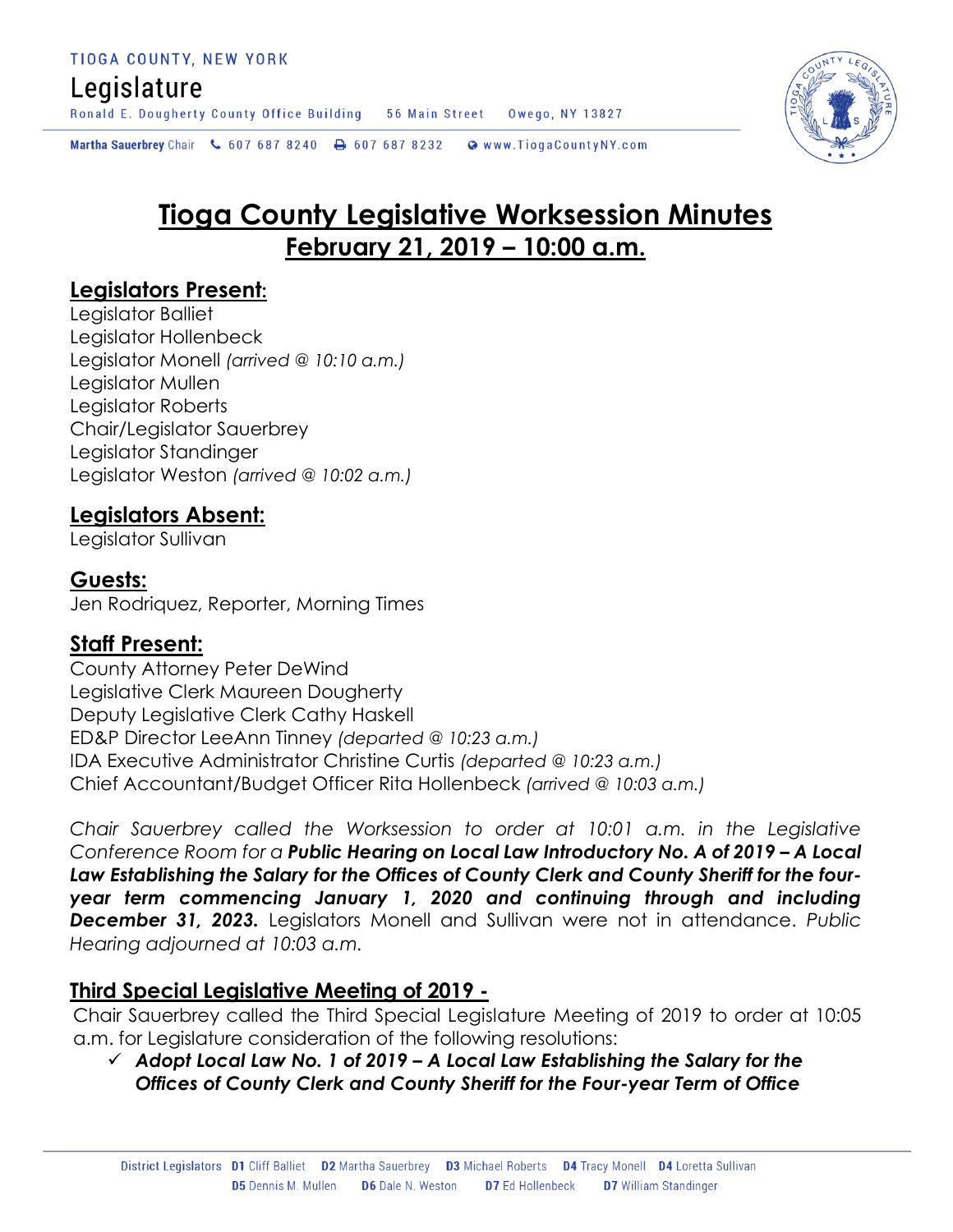## Legislature

Ronald E. Dougherty County Office Building 56 Main Street Owego, NY 13827

Martha Sauerbrey Chair & 607 687 8240 <a>B</a>607 687 8232 <a>B</a>Www.TiogaCountyNY.com

*Commencing January 1, 2020 and continuing through and including December 31, 2023.*

- *Amend Resolution 76-19, Abolish/Create Position (Mental Hygiene)*
- *Amend Resolution 77-19, Authorize Salaries for Staff Reorganization (Law Department)*

Legislators Monell and Sullivan were not in attendance. Special Meeting adjourned at 10:08 a.m. with regular worksession immediately following.

## **Owego Gardens II and Best Buy PILOT Cost Benefit Analysis -**

ED&P Director Tinney introduced Christine Curtis, IDA Executive Administrator. Ms. Tinney reported the IDA received two PILOT requests, Owego Gardens II and Best Buy. Ms. Tinney reported ED&P prepared the Cost Benefit Analysis (CBA) for both projects, which were previously emailed to all Legislators and hardcopies distributed at time of meeting.

 *Owego Gardens II –* Ms. Tinney reported several studies have defined the need for housing in Tioga County, specifically in the Village of Owego, including the 2014 Village of Owego Comprehensive Plan, 2014 NY Rising Community Reconstruction Plan, 2016 Tioga County Strategic Plan, and most recently the 2017 Countywide Housing Study. Ms. Tinney reported the Home Leasing Owego Gardens II project would begin to address the housing need identified in these studies.

Ms. Tinney reported this project would be located on Belva Lockwood Lane in the Village of Owego. This project will be directly above the existing Owego Gardens I complex and is part of the remaining 80-acre IDA-owned property. Ms. Tinney reported the project calls for the purchase of 10.59 acres to develop a mixed-income working family rental community. The project includes an apartment complex identical to the existing Owego Gardens I facility. Additionally, there will be seven (7) townhouses with four (4) units each and one (1) townhouse with two (2) units for a total of 93 units. Ms. Tinney reported this anticipated \$24 million dollar project would provide working family mixed-rental options. Ms. Tinney reported there will be (50) 1 bedroom units, (35) 2-bedroom units, and (8) 3-bedroom units. Ms. Tinney reported 83 units will be required to meet the 60% area median income, five units will be required to meet the 90% area median income, and an additional five units will be required to meet the 100% area median income.

Ms. Tinney reported poor housing options make it difficult to attract individuals with the right workforce skills.

Ms. Tinney reported this request for financial assistance includes a deviation from the standard PILOT. Ms. Tinney reported the proposed PILOT payment is calculated at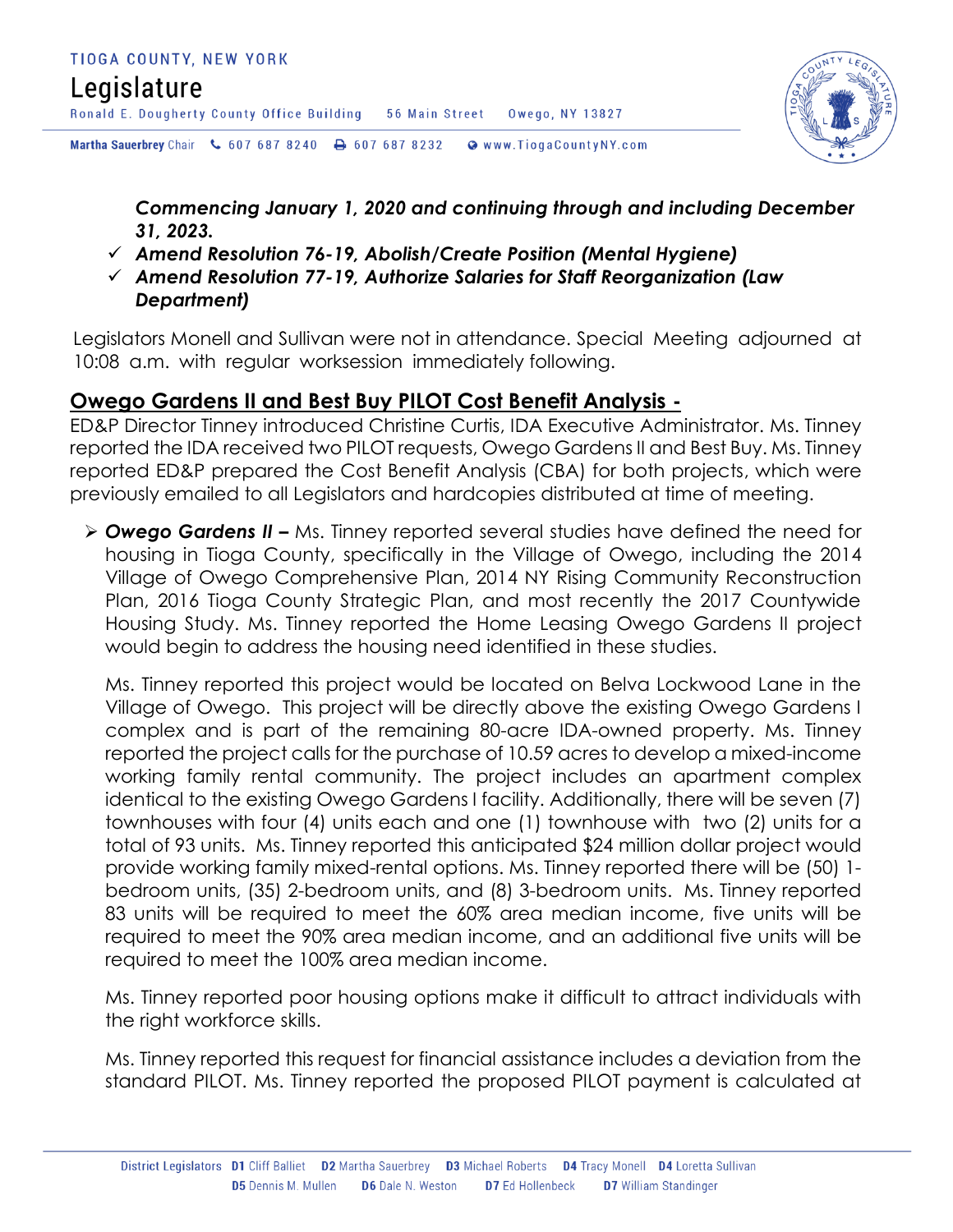

\$500.00 per unit x 93 units for Year 1 payment of \$46,500 and includes a 2% annual escalation thereafter. Ms. Tinney reported the PILOT period requested is 30 years.

Ms. Tinney reported the sales tax and mortgage recording tax abatement requests are in accordance with the standard agreement for an estimated local share of \$262,097 for sales tax and \$174,517 for the mortgage recording tax.

Ms. Tinney reported she is seeking Legislature support in the form of a letter of support on this project.

Legislator Standinger reported there was a known water issue regarding the Owego Gardens I project and inquired as to whether this has been resolved. Ms. Tinney reported the issue of whether there is an ample water supply is being addressed through part of this project where a water tank would be placed at the top of the hill that would serve not only this project, but also Owego Gardens I complex as well. Ms. Tinney reported also working with Suez Water to address low-pressure water issues in the Halstead Development through this water tank.

Legislator Roberts inquired about the land facility purchase between the County and the IDA for this property. Ms. Tinney reported she has located the agreement that allows the IDA to use funds from the sale of property for the development of the site first with any remaining funds going back to the County. The agreement amount identified is \$400,000.

Chair Sauerbrey reported the hill is a huge wetland. To date, the IDA has completed two studies to determine wetland areas and she recently asked the IDA to do a wetland delineation on the entire parcel to determine useable acreage.

Ms. Tinney reported part of the property is located in the Village of Owego and part is in the Town of Owego. The Village of Owego portion has been delineated for wetlands. Ms. Tinney reported this parcel will allow for Owego Gardens I, Owego Gardens II, and possibly one remaining piece that may be able to house an office building, but the remainder of the parcel is undevelopable.

Legislator Roberts inquired as to whether this is historical wetlands or has this occurred in the last couple of years. Legislator Monell reported, according to the new laws of NYS, this parcel has been delineated as wetlands.

Legislator Balliet inquired as to whether the wetland issue could create any issues with the sewer system. Ms. Tinney reported this project will be tying into the Village of Owego sewer system and there has been no indication that this will be an issue.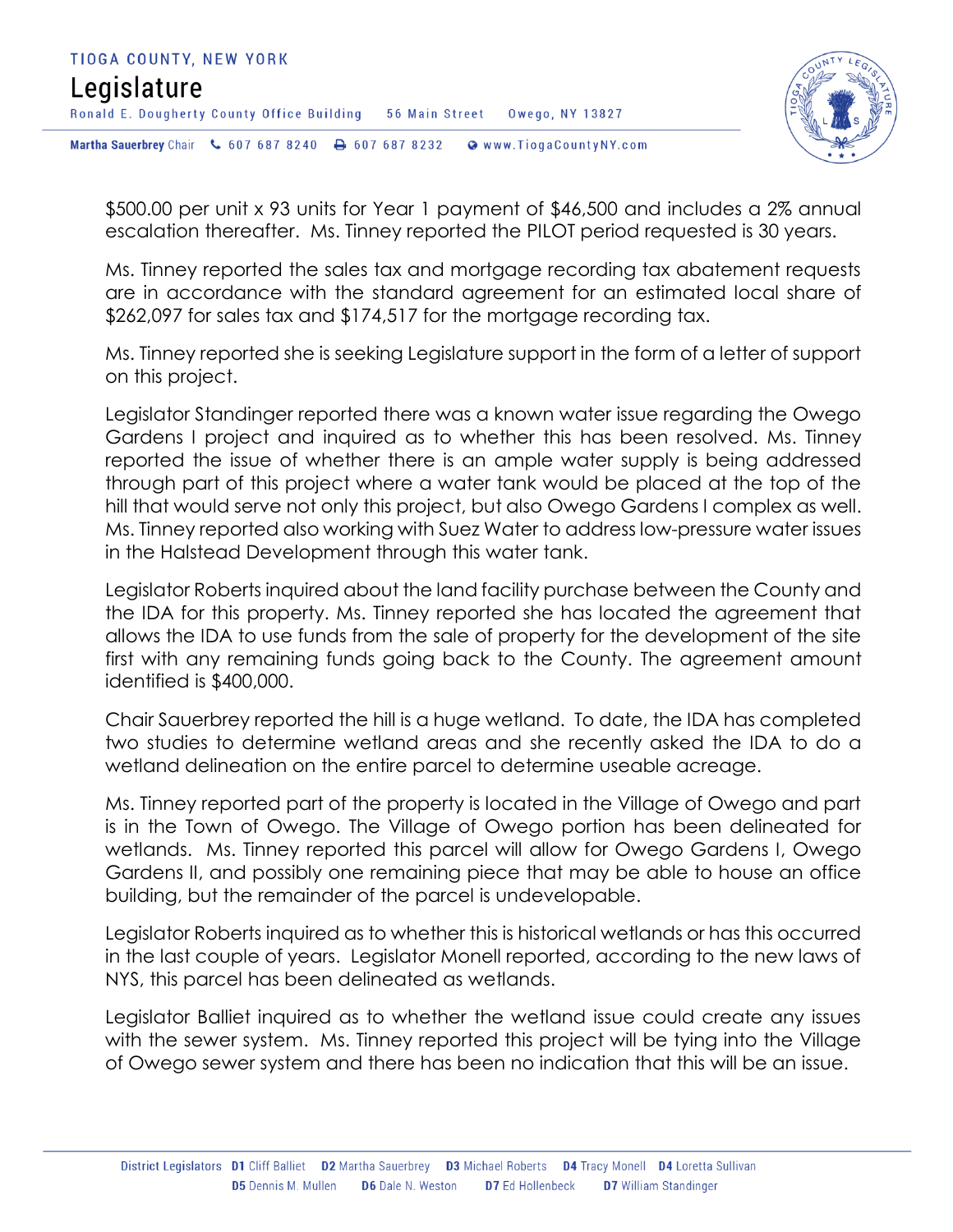



Legislator Mullen reported as PILOT requests continue, this will affect the County's ability to stay under the 2% tax cap.

Legislator Roberts reported he is not in favor of sales tax abatement, as everyone has to pay sales tax. Legislator Weston reported sales tax abatements allow for competition with other states. Legislator Roberts reported this is not a question of competition when the company has already determined they wish to build or expand in a certain location. Ms. Tinney reported it is a question of project affordability and this is one of the factors for determining feasibility.

On a straw poll vote, Legislators Weston, Mullen, Hollenbeck, Sauerbrey, Monell, Balliet, Roberts, and Standinger were in favor of issuing a letter of support for this project with Legislator Sullivan being absent.

 *Best Buy (Nichols Distribution Center)* – Ms. Tinney presented the Cost Benefit Analysis (CBA) for the warehousing distribution center located in Lounsberry in the Town of Nichols. Ms. Tinney reported the company is seeking financial assistance for the installation of an Automated Storage and Retrieval System (ASRS) update to modernize the company's current facility. This includes installation of a conveyer, new equipment, supply chain, and logistics software. Ms. Tinney reported the company is proposing a renovation and equipping of an existing space at the Best Buy facility located at 55 Berry Road, Nichols. Ms. Tinney reported the project investment for the purchase of the additional equipment, engineering, design fees, purchase and installation of custom software, legal, and agency fees is \$16,875,719.

Ms. Tinney reported there is no additional or reduction in jobs because of the project. However, the project will assist in retaining the current workforce of 171 fulltime and 52 part-time employees for an estimated 2018 annual payroll of \$9.7 million dollars.

Ms. Tinney reported projection for the upgrades will result in an 18% increase in units shipped daily and 25-30% increase in daily employee production. The renovations are estimated to take six (6) months to complete.

Ms. Tinney reported the project would advance Nichols Distribution Center, LLC as a key warehousing location within the Best Buy Corporation and set the Nichols location up for additional upgrades valued at \$3-4 million dollars. This would ultimately result in future employment opportunities and economic stimulus to Tioga County. The project would stabilize the existing employment base, which contributed to \$9.7 annual payroll for 2018 and has totaled over \$153 million dollars since the opening of the facility in 2002 reinforcing Best Buy as the fifth largest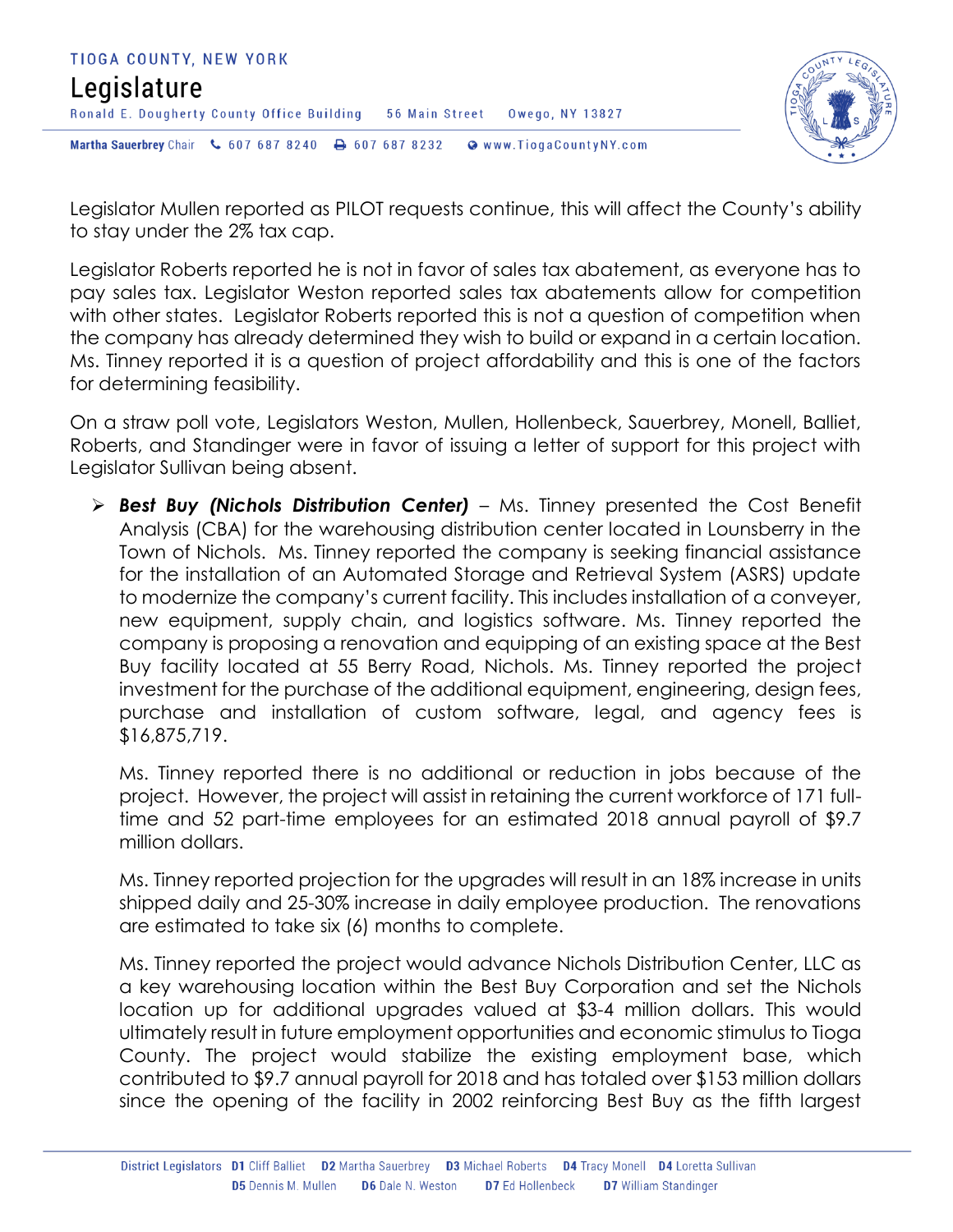## TIOGA COUNTY, NEW YORK Legislature Ronald E. Dougherty County Office Building 56 Main Street Owego, NY 13827 Martha Sauerbrey Chair & 607 687 8240 <a>B</a>607 687 8232 <a>B</a>Www.TiogaCountyNY.com



private sector employer in Tioga County. The approval would inhibit Best Buy Corporation in considering other locations outside of NYS and the northeast region. This would insure Nichols Distribution Center, LLC/Best Buy long-term viability. The approval would show support of the \$16 million dollars in capital investments, as well as recognizing impacts of the \$21.6 million dollars in real property tax payments made since 2003. Ms. Tinney reported this facility stands to represent 11% of the total taxable value of the Town of Nichols when the current PILOT expires in 2023. Ms. Tinney reported based on retaining and enhancing Nichols Distribution Center, LLC in our community, it is the Department of Economic Development & Planning's recommendation that the sales tax exemption on the ASRS updates be allowed. Ms. Tinney reported there would be no mortgage tax abatement or real property tax abatement associated with this project. As a result, Ms. Tinney reported the proposed sales tax exemption would allow the company to recognize a local benefit estimated at \$514,214.64. The savings with the already existing real property tax abatement would allow the Nichols facility to be competitive with other Best Buy locations vying for internal funding.

Ms. Tinney reported she is seeking Legislature support in the form of a letter of support on this project.

Legislator Standinger reported it could be perceived that the County is giving away a significant sales tax benefit, however, considering what could result if the company chose to leave the area, he is in favor of this request.

Legislator Weston reported he is in a quandary, as he is a member of the Ag and Farmland Protection Board and their mission is to protect farmland. Legislator Monell reported this project does not require additional land purchase by Best Buy.

Legislator Mullen reported that if we could do something at the local level to increase our competitiveness of our business environment in Tioga County to keep people employed and businesses interested in staying or coming here, we should do so. This type of project allows Tioga County to create a better business environment.

On a straw poll vote, Legislators Weston, Mullen, Hollenbeck, Sauerbrey, Monell, Balliet, Roberts, and Standinger were in favor of issuing a letter of support for this project with Legislator Sullivan being absent.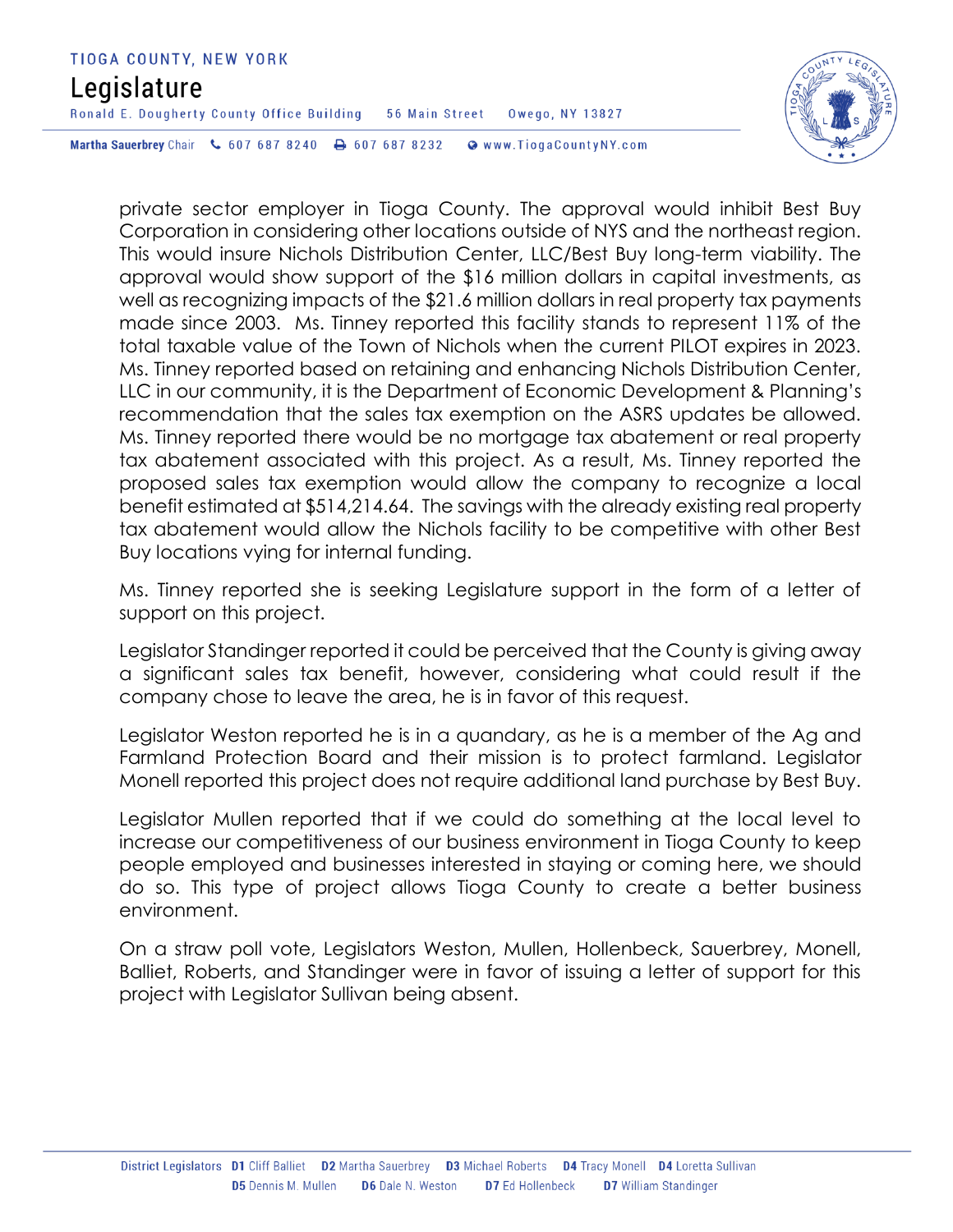#### TIOGA COUNTY, NEW YORK Legislature Ronald E. Dougherty County Office Building 56 Main Street Owego, NY 13827 Martha Sauerbrey Chair & 607 687 8240 & 607 687 8232 Www.TiogaCountyNY.com



## **Board of Ethics Appointment -**

Legislative Clerk Dougherty reported there are two Board of Ethics members whose terms are expiring as of March 31, 2019, and they have declined to serve another term. Ms. Dougherty reported one is a Chair of the Legislature appointment and one is a Minority appointment. Ms. Dougherty reported these two individuals were from the Owego and Candor areas. Ms. Dougherty reported the Board is currently comprised of representation from Newark Valley, Apalachin, Waverly, Owego, and Nichols. Ms. Dougherty reported there is currently no representation from the Berkshire, Richford, or Berkshire areas if you wanted to consider geographical areas.

Chair Sauerbrey inquired as to whether Legislator Balliet could give thought about nominating someone from the Town of Owego area.

County Attorney DeWind reported primarily this Board meets once annually in June to discuss and review the financial disclosures. The Board Chair has the additional duties of drafting and sending letters to individuals for non-compliance. There is a potential for the Board of Ethics to be asked for an ethics opinion, however, that is rare.

Ms. Dougherty reported potential candidates would need to submit their resumes.

Chief Accountant/Budget Officer Hollenbeck expressed interest in serving and questioned whether this would pose a conflict of interest, as she is required to submit a financial disclosure and the primary task of this board is to review these documents.

Mr. DeWind reported he would prefer not to have a County employee who completes and submits a financial disclosure to serve on the board due to potential conflict of interest.

Legislator Mullen reported he would inquire about a potential candidate in the Spencer area.

Legislator Hollenbeck reported that if Legislator Mullen's candidate were not a viable option, he would check on a potential candidate in the Richford area.

Chair Sauerbrey reported names of potential candidates should be presented at the March 7, 2019 worksession.

## **Approval of Worksession Minutes – February 7, 2019 -**

Legislator Monell motioned to approve the February 7, 2019 Legislative Worksession minutes as written, seconded by Legislator Hollenbeck with Legislators Balliet, Hollenbeck, Monell, Mullen, Roberts, Sauerbrey, Standinger, and Weston voting yes with Legislator Sullivan being absent. Motion carried.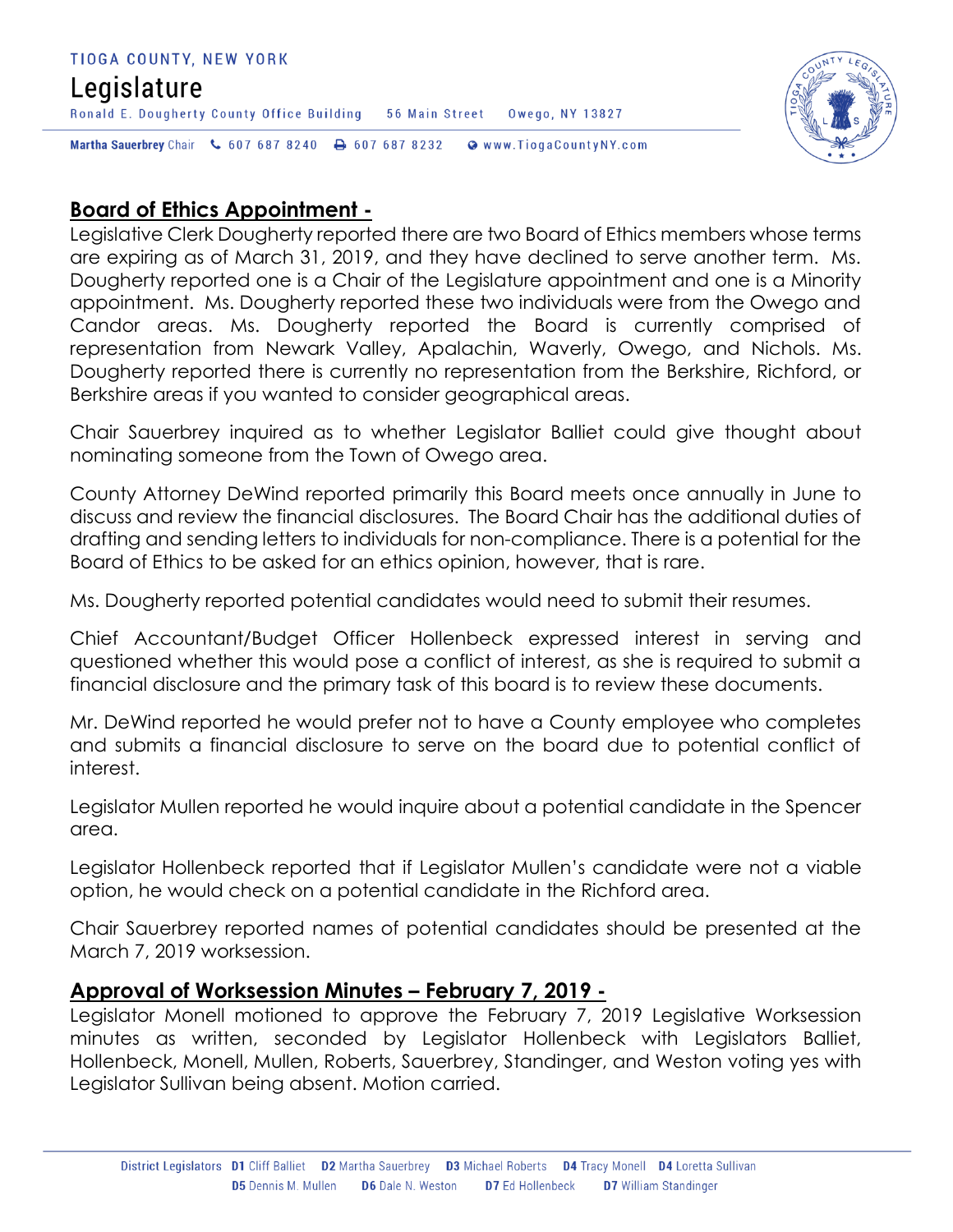#### TIOGA COUNTY, NEW YORK

## Legislature

Ronald E. Dougherty County Office Building 56 Main Street Owego, NY 13827



Martha Sauerbrey Chair & 607 687 8240 <a>B</a>607 687 8232 <a>B</a>Www.TiogaCountyNY.com

## **Action Items:**

There are currently no action items at this time.

## **Other –**

→ **AIM (Aid and Incentives for Municipalities) Funding –** Chair Sauerbrey reported, as of last week, the Governor indicated the possibility of restoring AIM funding through individual counties, however, this has not been officially determined. Chair Sauerbrey reported the Internet sales tax is expected to pass and the Governor believes this will create a windfall for the State, as well as counties. Therefore, noting the counties could cover the cost of the AIM funding. Chair Sauerbrey reported Tioga County already distributes \$6 million dollars (25% of sales tax collected) to the towns and villages annually. Chair Sauerbrey reported this could be another State mandate where the counties will need to make the towns and villages whole with the AIM funding and removing our decision-making ability of how we choose to spend our funding.

Chair Sauerbrey proposed the County draft a resolution in opposition of this proposed AIM funding plan. Chair Sauerbrey reported Treasurer McFadden provided her with a sample resolution from Genesee County that she would like Ms. Dougherty to follow and create a similar resolution for Tioga County.

Legislator Roberts inquired about NYSAC's position on this topic. Chair Sauerbrey reported she has a phone call into Steven Acquario, NYSAC, and is awaiting a response. Legislator Roberts expressed concern that the resolution alone will not be effective. Chair Sauerbrey reported she believes Tioga County needs to have a voice on this topic and take a position.

Legislator Monell reported the resolution might not serve any value, but there is no harm in preparing and adopting one.

On a straw poll vote, Legislators Weston, Mullen, Hollenbeck, Sauerbrey, Monell, Balliet, Roberts, and Standinger were in favor of Ms. Dougherty drafting a resolution in opposition of this proposed AIM funding plan with Legislator Sullivan being absent.

→ **Reproductive Health Act –** Chair Sauerbrey reported the Governor recently passed legislation for the Reproductive Health Act, which she does not personally support. Chair Sauerbrey proposed the County draft a resolution in opposition of this legislation.